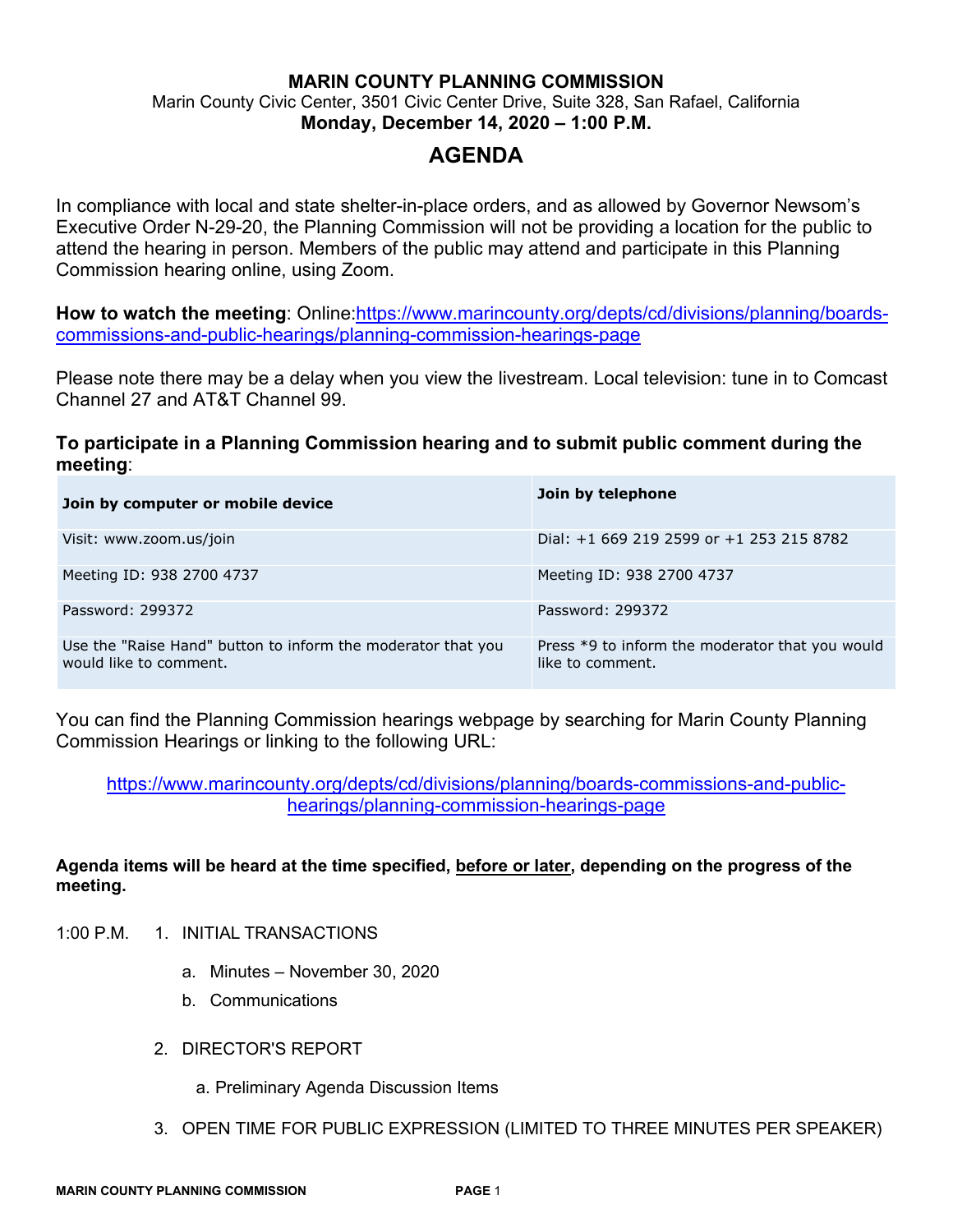#### 1:00 P.M. 4. **MARIN HEALTHCARE DISTRICT DESIGN REVIEW AND CEQA EXEMPTION**

Senior Planner: Immanuel Bereket

This is a public hearing to consider issuing a decision on the Marin Healthcare District Design Review. The applicant for the project is Pietro Martinez, and the property is located at 250 Bon Air Road, Kentfield, further identified as Assessor's Parcel 022-010-37 & 022-060-22.

The applicant requests Design Review approval to construct the following: (1) a five-story, 100,000 square-foot Ambulatory Services Building (ASB); (2) a six-story parking structure, which would displace 75 at grade parking stalls and provide 417 replacement parking stalls; (3) and a pedestrian bridge which would connect the existing and proposed parking structures with the proposed ambulatory services building. Other proposed improvements include site grading, tree removal and planting, on- and off-site landscaping, and wayfinding and identification signs.

The proposed ASB would reach a maximum height of 74 feet above surrounding grade and rooftop equipment screening fence would reach a maximum height of 86 feet above surrounding grade. Exterior walls would provide over 200 feet of setback from all property lines. The parking structure would measure approximately 70 feet above surrounding grade and the exterior walls would have the following setbacks: 70 feet from the western front property line and over 100 feet from all other property lines. Rooftop solar panels would also be installed on the garage.

For more information about the project please visit:

#### [https://www.marincounty.org/depts/cd/divisions/planning/projects/kentfield/marin-healthcare](https://www.marincounty.org/depts/cd/divisions/planning/projects/kentfield/marin-healthcare-district_dr_p2787_kf)[district\\_dr\\_p2787\\_kf](https://www.marincounty.org/depts/cd/divisions/planning/projects/kentfield/marin-healthcare-district_dr_p2787_kf)

## 1:30 P.M. 5. **DEVELOPMENT CODE AMENDMENTS**

Planning Manager: Jeremy Tejirian

This is a public hearing to consider proposed amendments to the Marin County Development Code. The Marin County Planning Division is proposing a set of amendments to the Marin County Development Code, which establishes zoning and subdivision regulations in the unincorporated areas of Marin County. The topics addressed in the proposed Development Code amendments will include the following: (1) internal consistency, clarifications, and standards; (2) Accessory Dwelling Units (ADUs); (3) affordable housing regulations and incentives; (4) Master Plan Amendment and Precise Development Plan Amendment waivers and findings; (5) streamlining building permit review; (6) mergers; (7) small animals including miniature goats and potbellied pigs; (8) solar energy systems; (9) electric vehicle charging stations; and (10) helping seniors and the disabled. No amendments are proposed to the Interim Zoning Ordinance applicable in the Coastal Zone.

For more information about the Development Code amendments please visit:

<https://www.marincounty.org/depts/cd/divisions/planning/dev-code-amendments-2020>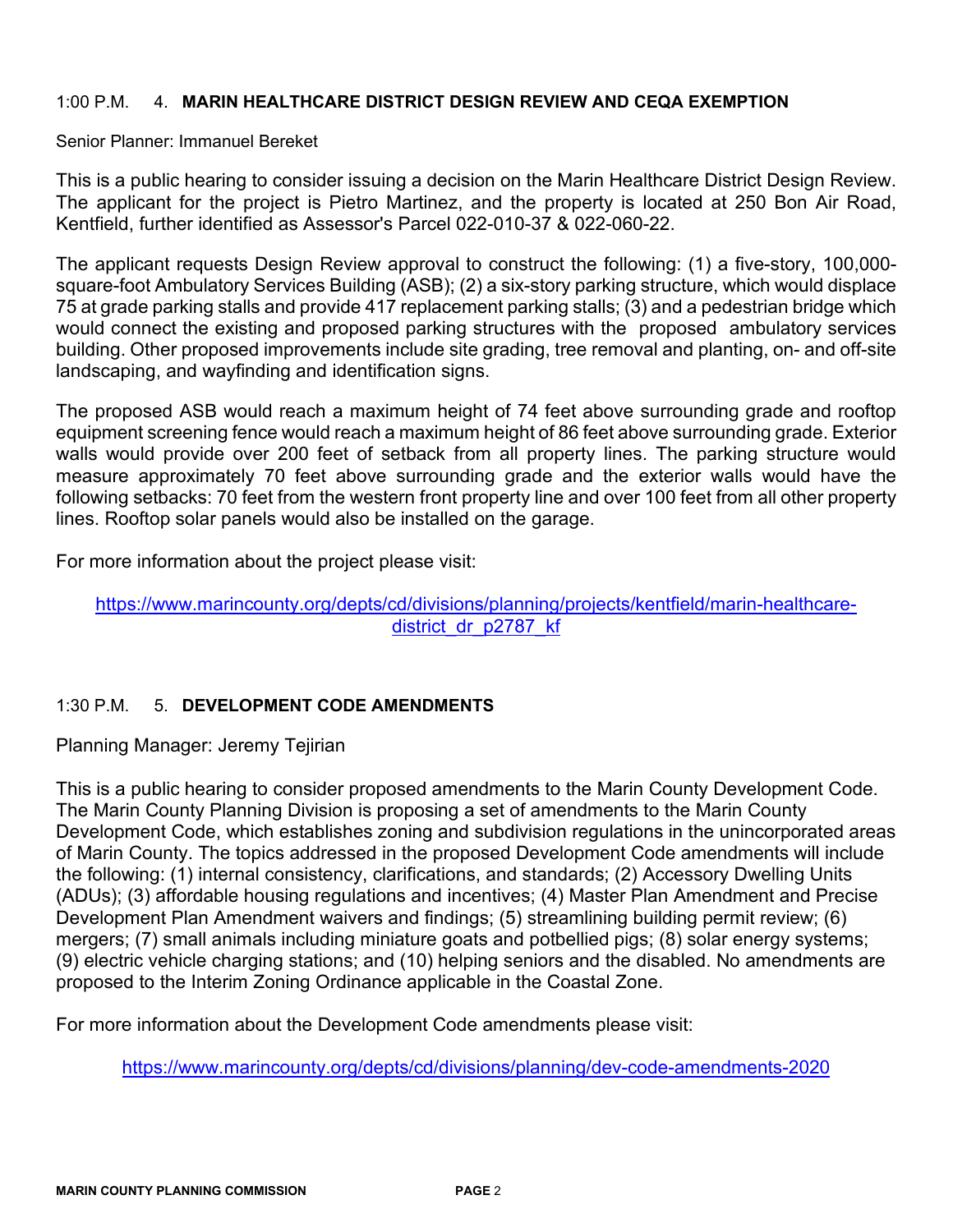

All public meetings and events sponsored or conducted by the County of Marin are held in accessible sites. Requests for accommodations may be made by calling (415) 473-4381 (Voice) 473-3232 (TDD/TTY) or by e-mail at [disabilityaccess@marincounty.org](mailto:disabilityaccess@marincounty.org) at least five work days in advance of the event. Copies of documents are available in alternative formats, upon request.